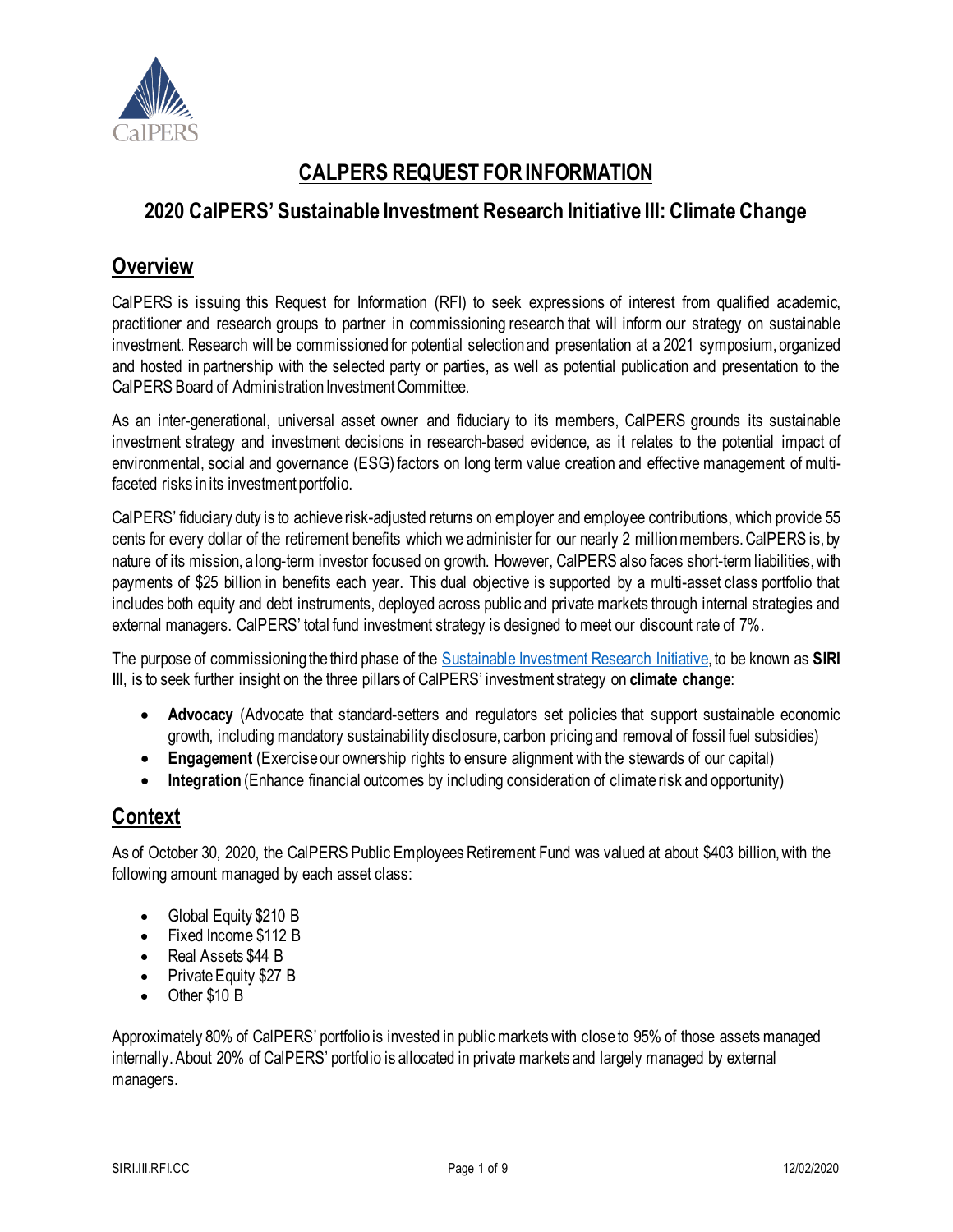

Through SIRI III we seek to identify and better understand the sustainability factors relevant to an inter-generational, universal owner, such as CalPERS. We are also looking to investigate how to best integrate these factors in the management of our portfolio, and thereby enhance our ability to meet our investment objectives, in accordance with our quiding [Investment Beliefs.](https://www.calpers.ca.gov/page/about/organization/calpers-story/our-mission-vision#investment-beliefs) Specifically, inter alia:

- Long term value creation relies upon the effective management of three forms of capital: financial, physical and human.
- Risk for CalPERS is multi-faceted and cannot be fully captured through traditional measures.
- Risk where taken must be deployed in an expectation that it will be rewarded.

Prior SIRI initiatives have informed CalPERS' current 5-year [Total Fund Governance and Sustainability Strategic Plan](https://www.calpers.ca.gov/docs/governance-sustainability-strategic-plan-update.pdf) adopted in 2016, reflected thematic priorities and performance metrics highlighted in SIRI II. These include climate change and human capital management, identified as relevant to CalPERS' long-term sustainable performance and risk objectives. We expect SIRI III will inform our review of this strategic plan in mid- 2021.

## **Requested Services**

CalPERS seeks a qualified partner who can provide the following services in support of SIRI III:

- Development of a call for research papers
- Review and selection of papers for presentation at a symposium
- A hosted symposium for discussion of selected papers
- Editing of papers, for consideration of publication
- Facilitate a CalPERS Board Investment Committee Review of Evidence presentation.

Our main objective is to gather research-based insights, which contribute to the existing body of academic and practitioner literature, supporting climate-aware capital allocation across asset classes and geographies, at a scale and complexity appropriate for an institutional investor like CalPERS.

CalPERS' Investment Belief 6 states that *strategic asset allocation is the dominant determinant of portfolio risk and return*. Consequently, research with the potential to evolve key aspects of our strategic allocation process (including portfolio construction or benchmarking) by considering climate risk is of interest and importance.

Investment Belief 9 states that *Risk to CalPERS is multi-faceted and not fully captured through measures such as volatility or tracking error.* Climate risk is recognized as one of the three most significant risks to CalPERS alongside achieving the target rate of return and employers' ability to pay their contributions. Climate risk management (measures of risk, mitigation strategies) is therefore an area of interest.

Finally, as a global investor, we are interested in a review sourcing insights and perspectives from the major markets represented in our portfolio, including but not limited to Asia, Europe, and North America.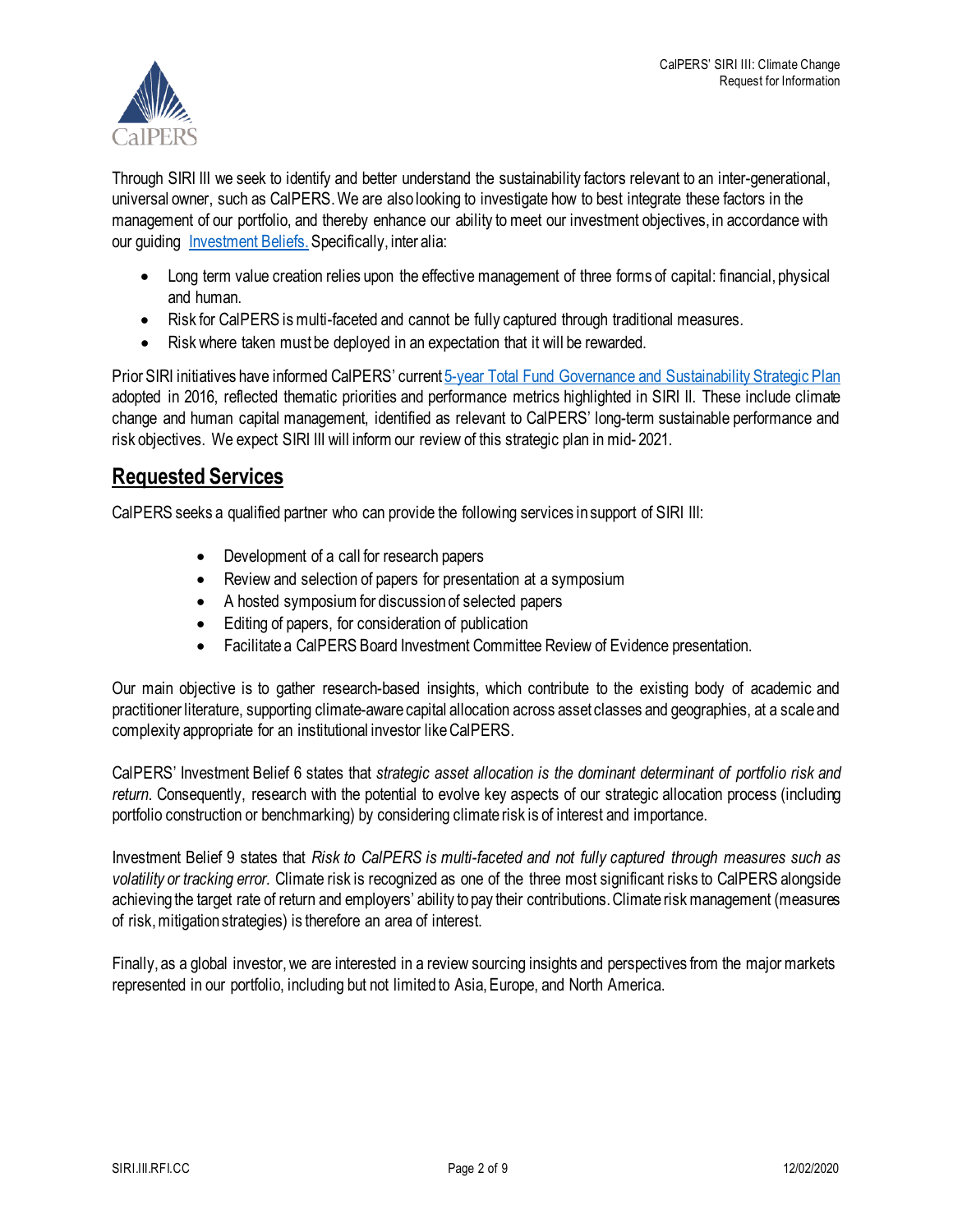

#### **What is being requested: RFI 2020 Sustainable Investment Research Initiative III: Climate Change RESPONSE**

- **Respondent Certification** Interested respondents shall provide contact information by completing and submitting the below Respondent Certification.
- **CalPERS' Sustainable Investment Research Initiative III Questionnaire** We request respondents to review and provide feedback to the below CalPERS Sustainable Investment Research Initiative Questionnaire.

#### **RFI Review**

CalPERS' Board Governance & Sustainability team in partnership with our Research & StrategyGroup's: Sustain group will review all responses to this RFI. Following this review staff will determine if a formal solicitation through a Request for Proposals (RFP) or sole source contract will be issued.

#### **CalPERS Contact Information**

#### Email: [SIRI@calpers.ca.gov](mailto:SIRI@calpers.ca.gov)

Respondents may email questions to CalPERS' Board Governance and Sustainability team, for the attention of Michael Silva, at the above email address.

#### \**Please reference RFI for CalPERS SIRI III: Climate Change in the subject line of any email correspondence.*

Responses to this RFI, the Contracting Questionnaire and the Respondent Certification shall be sent to the same email above no later than **February 26, 2021, at 5:00 PM PST**.

#### *The responses to this RFI are not binding upon the parties. The responses provided will not give any preference for any futureRFP, sole source or Focused Solicitation (should one be issued).*

#### **Confidentiality**

Please note that upon submission, all responses will become the property of CalPERS and will be regarded as public records and may be subject to public review to the extent provided in the California Public Records Act (Government Code section 6250 et. seq). If the respondent seeks to exempt certain pages or items from public inspection, the respondent should clearly mark them as "PROPRIETARY INFORMATION." CalPERS will use reasonable efforts to exempt such pages or items from public disclosure but makes no representations or warranties that such efforts will be successful. Please note that the entire response cannot be identified as proprietary information.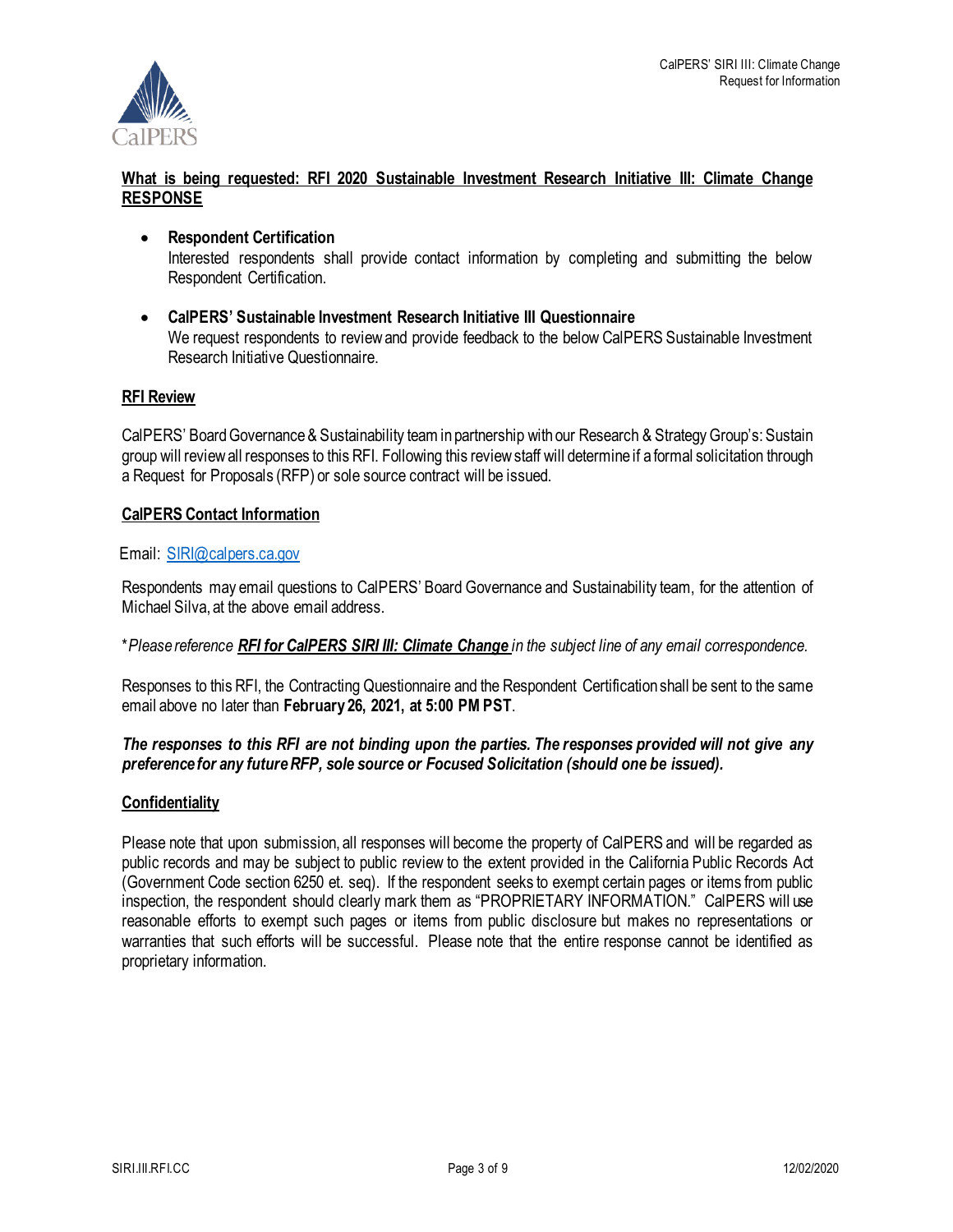

# **CalPERS SIRI III: Climate Change Request for Information (RFI) Questionnaire**

## **Organization:**

## **Instructions:**

CalPERS would like to receive additional information about your organization and services.Your time and effort to provide a response to the following questions is greatly appreciated.

All answers to questions in this section must be entered within the spaces provided. Please provide a concise answer to each question, include an additional attachment as needed, yet refrain from attaching supplemental marketing materials.

## **Questions:**

1. Background on organization

Please provide an overview of your organization, including general history, ownership structure, practice areas, number of employees, plus number and types of clients or audience for your work.

#### 2. Experience/qualifications

- a. Describe the scope and nature of your organization's experience with the issues in this RFI, such as commissioned analysis, peer review and publication of research on sustainable investment.
- b. Describe the scope and nature of your organization's experience working with asset owners on sustainable investments topics. Provide specific descriptions of the nature and approach to the work.
- c. Describe your organization's experience working in a research project/consulting capacity alongside clients.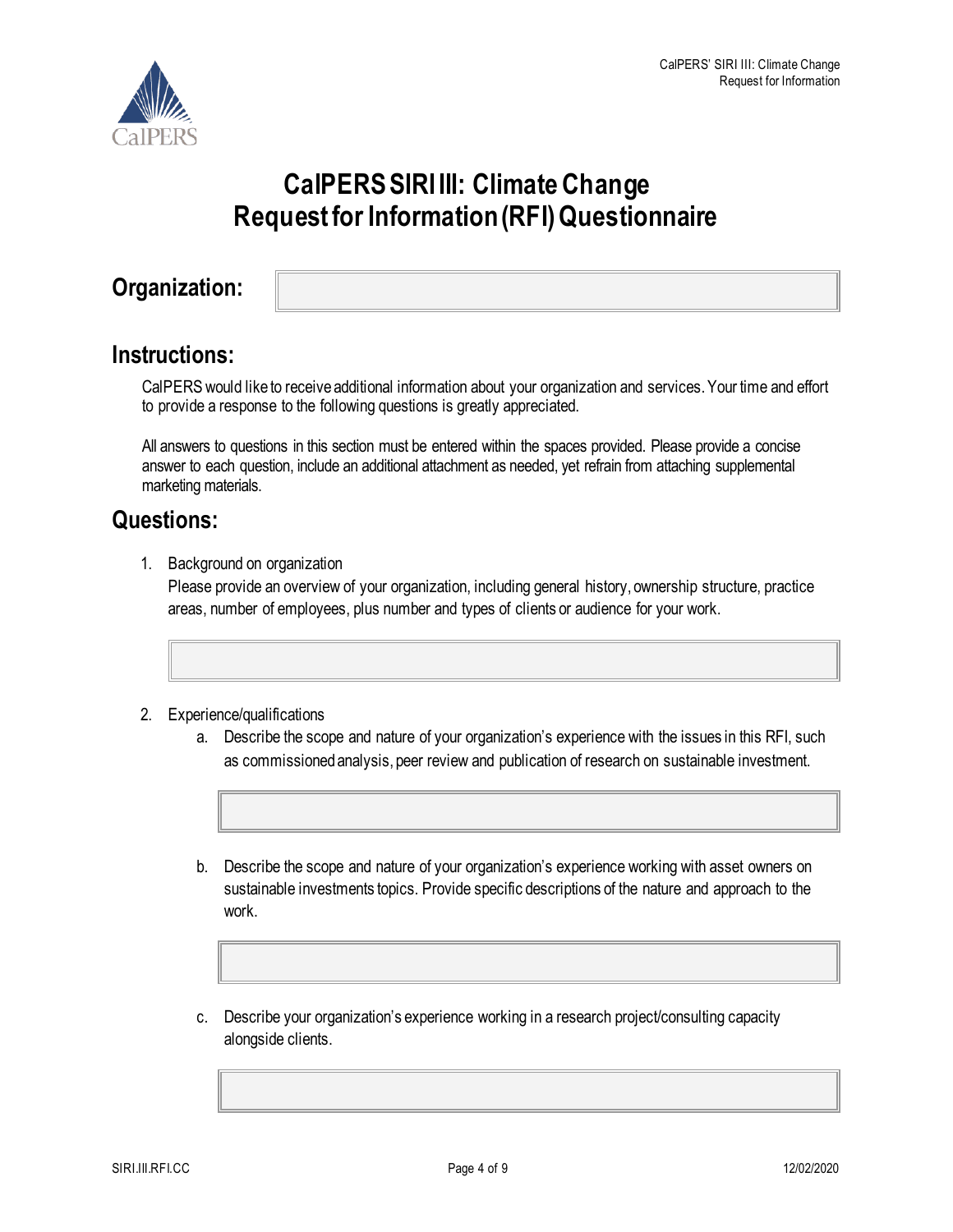

- d. Describe the organization's expertise with climate change research and analysis (years of experience, client types, etc.)
- e. Describe any other relevant qualifications.
- 3. Approach

Describe how you would structure the work to assist CalPERS in conducting a commission of research on sustainable investments topics listed within the RFI. This includes developing a project plan to commission research, present findings at a symposium, potential publication and subsequent Board of Administration Investment Committee presentation. At a minimum, please comment on:

- i. Typical expected timeframe (calendar months)
- ii. Phasing, if any
- iii. Your proposed staffing (number and level of seniority)
- iv. Resources required from CalPERS
- v. Day to day project management model (noting teleworking as an alternative to onsite discussions, the number and nature of touch points, plans for steering the work)

#### 4. Personnel

 Provide background on proposed staff members on the project, including proposed time commitment and description of individual experience (same categories as point 1. above).



5. Research Specific:

Please share examples of published research that address any of the following areas of interest directly, or otherwise:

- a. Advocacy:
	- i. Analysis of carbon pricing regimes, including carbon taxes, cap-and-trade mechanisms and options for the use of proceeds.
	- ii. Research that sets out whether and how climate change poses systemic risk to financial markets.
	- iii. Examination of how monetary and fiscal policies can impact climate change in capital markets.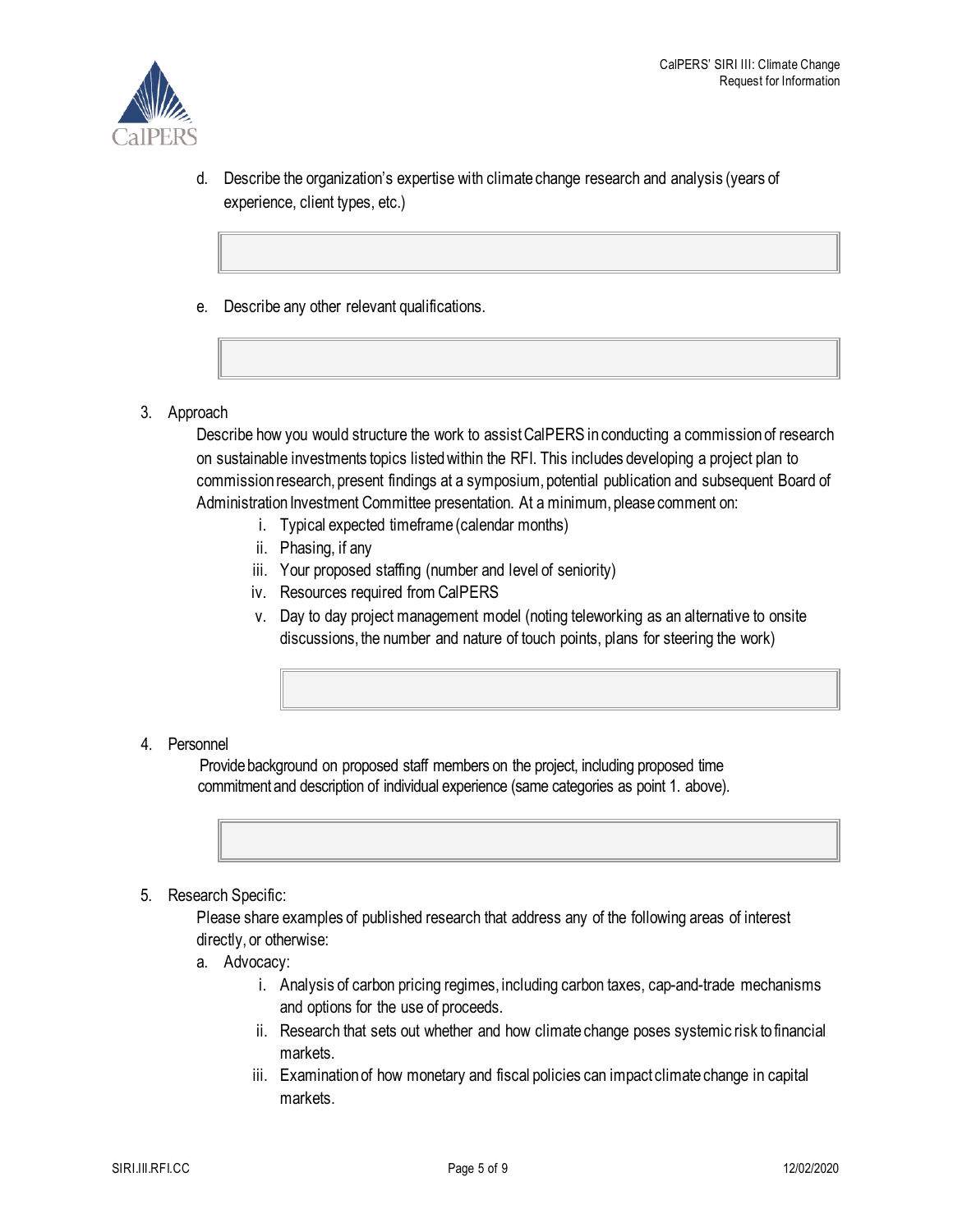

- iv. Consideration of the role of Nationally Determined Contributions (NDCs) to the Paris. Agreement and alignment with carbon emission scenarios relevant to financial markets.
- v. A framework for a Just Transition as referenced in the Paris Agreement.
- b. Engagement:
	- i. Analysis of which active ownership strategies are most effective (engagement, proxy voting, shareowner proposals, coordinated initiatives).
	- ii. Analysis of the potential impact of engagement on company strategy (governance, capital allocation, targets, risk management, disclosure in financial and other reports).
	- iii. Correlation between outcomes of engagement activities and financial performance.
- c. Integration:
	- i. Independent validation of data models or methodologies that consider climate-related risk or opportunities for investment purposes.
	- ii. An evidence-based view on inflection points related to market pricingand valuation in a low-carbon transition in the global and US economy.
	- iii. Gap analysis between current policies and technologies versus what is required to transition investment portfolios to net-zero GHG emissions by 2050.Evidence of the market pricing in climate transition and physical risks, across and between sectors as considered by [CalPERS' Investment Strategy on Climate Change.](https://www.calpers.ca.gov/docs/board-agendas/202006/invest/item08c-01_a.pdf)
	- iv. Pace and direction of the transition impact on investments, particularly, in relation to inflection points for capital allocation and adoption curves. Research may also consider potential strategies to mitigate risk, build resilience in the portfolio and position for opportunity.
- 6. Conflicts and Disclosures
	- a. Does the organization or any professional have any perceived, potential, or actual conflicts with CalPERS related to this work? If so, please describe.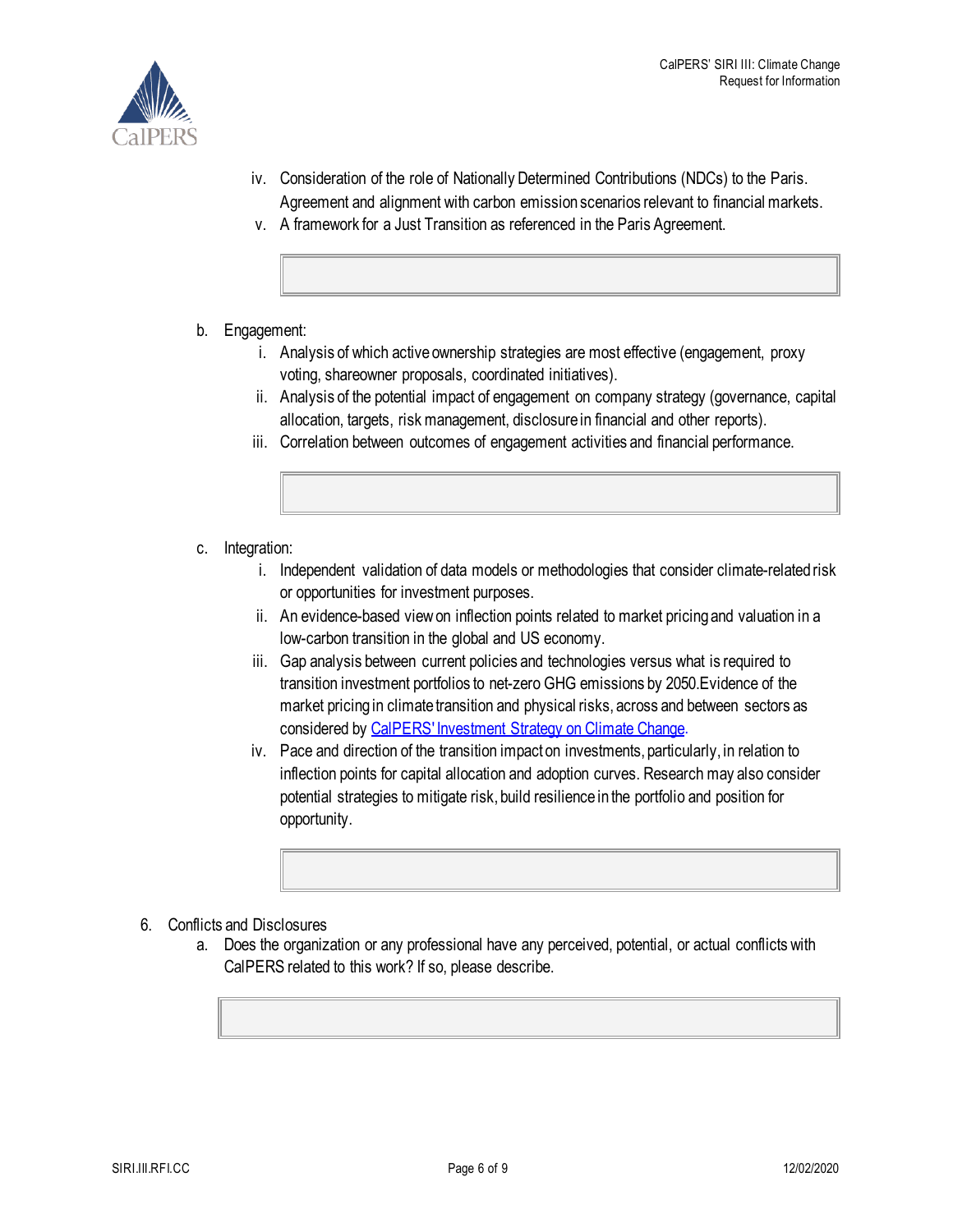

- b. List any other relationships, contracts, and business activities that involve CalPERS, its Board Members, or executive officers. A list of CalPERS Board Members and executive officers can be found at the following links: https://www.calpers.ca.gov/page/about/board/board-members <https://www.calpers.ca.gov/page/about/organization/executive-officers>
- c. Provide two or three client references most relevant to this project including name of primary contact, contact title, phone number, years as a client for that specific service.
- d. Please provide any contract terminations in the past three years as well as an explanation.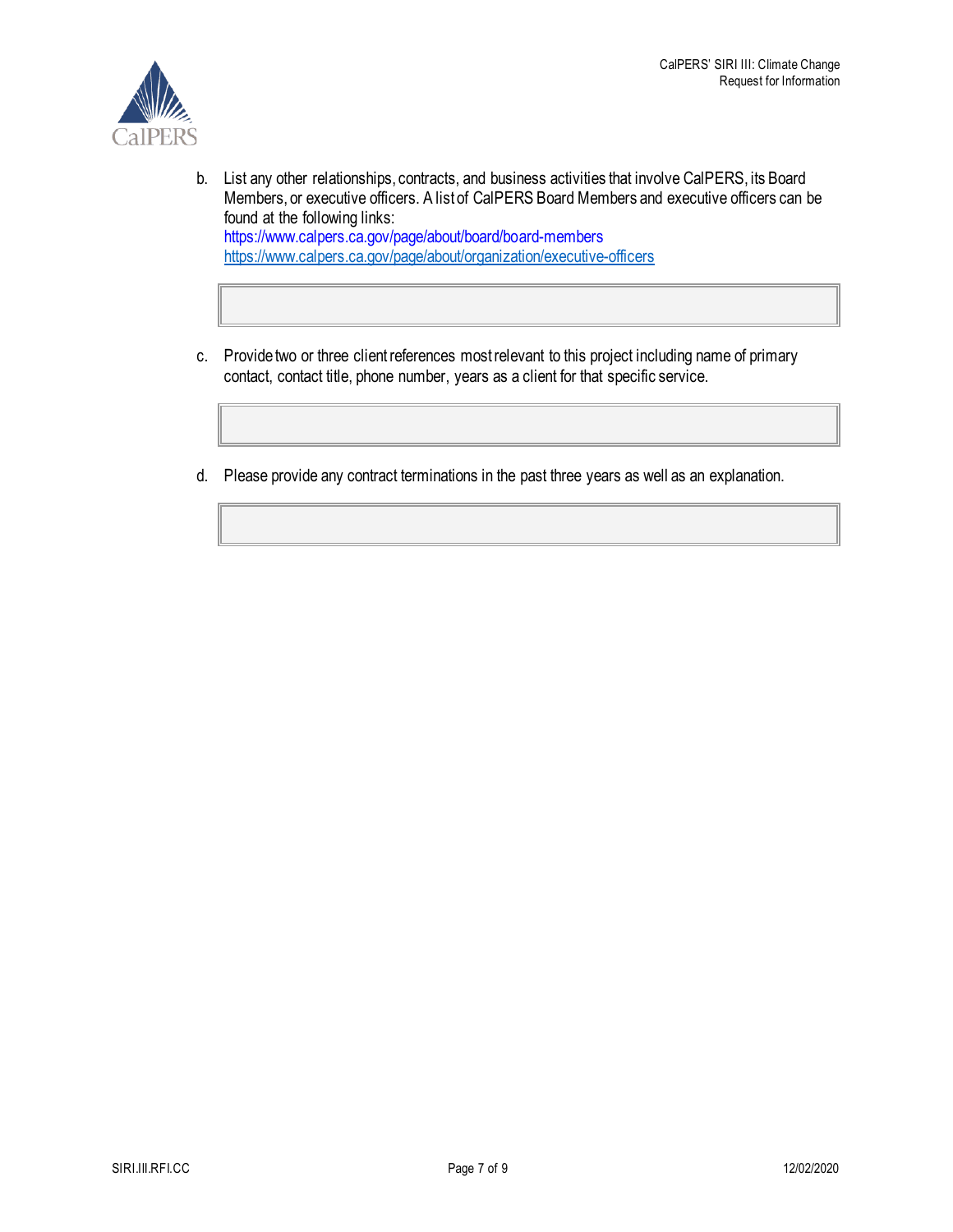

#### **RESPONDENT CERTIFICATION SHEET**

| 1. | <b>Designation of Official Contact Person</b><br>The individual to whom all information and correspondence regarding this RFI should be transmitted is: |                                       |                     |    |                                             |                                                                                                   |
|----|---------------------------------------------------------------------------------------------------------------------------------------------------------|---------------------------------------|---------------------|----|---------------------------------------------|---------------------------------------------------------------------------------------------------|
|    | Organization:                                                                                                                                           |                                       |                     |    |                                             |                                                                                                   |
|    | Contact Name and Title:                                                                                                                                 |                                       |                     |    |                                             |                                                                                                   |
|    | Address:                                                                                                                                                |                                       |                     |    |                                             |                                                                                                   |
|    | City, State, and Zip:                                                                                                                                   |                                       |                     |    |                                             |                                                                                                   |
|    | Country of Origin:                                                                                                                                      |                                       |                     |    |                                             |                                                                                                   |
|    | Phone Number:                                                                                                                                           |                                       |                     |    | Fax Number:                                 |                                                                                                   |
|    | E-Mail Address:                                                                                                                                         |                                       |                     |    |                                             |                                                                                                   |
| 2. | Indicate your organization type:                                                                                                                        | <b>Limited Liability Corporation</b>  |                     |    |                                             |                                                                                                   |
|    | <b>Limited Liability Company</b>                                                                                                                        |                                       |                     |    | Corporation (Corporation Number 13-2646110) |                                                                                                   |
|    | Partnership                                                                                                                                             |                                       | Sole Proprietorship |    |                                             |                                                                                                   |
|    | <b>Joint Venture</b>                                                                                                                                    |                                       |                     |    |                                             |                                                                                                   |
|    | Academic or Non-Profit Organization                                                                                                                     |                                       |                     |    |                                             |                                                                                                   |
|    | Other (if other, please state the nature here:                                                                                                          |                                       |                     |    |                                             |                                                                                                   |
| 3. | <b>Federal Employer ID No. (FEIN)</b>                                                                                                                   |                                       |                     | 4. | <b>California Corporation Number</b>        |                                                                                                   |
| 5. | Does your Response contain Proprietary Information?<br>No $\square$<br>Yes $\Box$                                                                       | marked as "proprietary information".) |                     |    |                                             | (If yes, attach a separate sheet to this certification which specifically itemizes the section(s) |